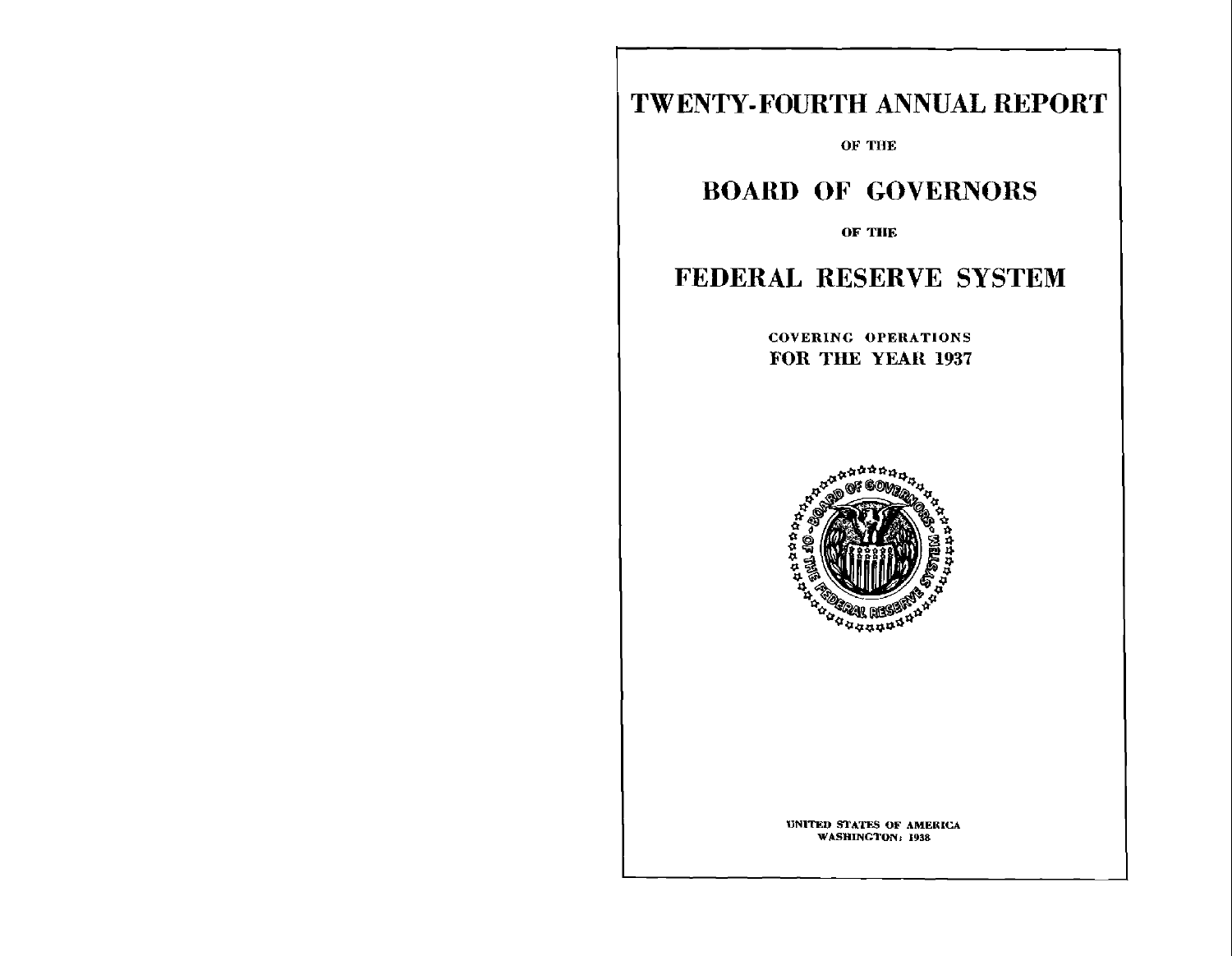executive committee shall promptly notify all members of the Fed eral Open Market Committee of such purchases. The Federal Open Market Committee reserves the right, and authorizes the executive committee, at any time to require the sale of any Government securi ties purchased by an individual Federal Reserve bank for its own account, or to require that such securities be transferred to the System Open Market Account, or to reduce the holdings of other Gov ernment securities in the System Open Market Account in an equivalent amount."

On this motion the members voted as follows: "aye," Messrs. Harrison, Fleming, Schaller, Hamilton, McKinney, and Broderick; *"no,"* Messrs. Eccles, Szymczak, Ransom, McKee and Davis.

Mr. Broderick then stated that he desired to withdraw his vote, that, while he favored the adoption of the resolution, he believed that motions of this character, if adopted, should prevail **by** a larger margin than had been indicated in this case, and that, therefore, he wished to be recorded as not voting. Thereupon the motion was declared lost.

The reason advanced for the motion was that it was important that the Federal Reserve System be prepared to act promptly in any emer gency which might arise, that there was doubt whether the appropriate machinery was available to take care of a pressing emergency involving individual member or nonmember banks, that on some occasions in the past events had taken place so rapidly that adequate opportunity was not available for committee action of that sort, and therefore that each Federal Reserve bank should be in a position to purchase Government securities when necessary to afford relief in an emergency situation in volving one or more specific banking institutions in its district which might arise so rapidly as to require action before the executive com mittee of the Federal Open Market Committee could consider the mat ter. The votes against the motion were upon the ground that the Federal Reserve banks, through the exercise of their powers to make loans and resale agreements, had ample authority to deal with specific local situa tions which might arise without warning; that in all other cases the Reserve banks would have sufficient notice of the development of the situation to bring the matter to the attention of the executive committee of the Federal Open Market Committee for consideration and action; and that, therefore, authority in the Federal Reserve banks to make emergency purchases of Government securities was not necessary.

**3. Authority to Replace Maturing Securities and to Make Shifts of Securities in System Open Market Account.** 

**By** unanimous vote, the Committee instructed the execu tive committee to direct the replacement of maturing securi ties in the System Open Market Account with other Gov ernment securities and to make such shifts between matu rities in the account as may be necessary in the proper administration of the account, provided that the amount of securities maturing within two years **be** maintained at not less than **\$1,000,000,000** and that the amount of bonds hav ing maturities in excess of five years be not over **\$600,000, 000** nor less than **\$300,000,000.**

This authority was granted for the reason that it was felt that the executive committee should have such authority as might be necessary in the proper administration of the System open market account to enable it to replace maturing securities and to make shifts between maturities in the account, including authority to increase the holdings of bonds with maturities in excess of five years as well as authority to reduce such holdings within certain reasonable limitations, to meet changing market conditions and to improve the distribution of maturities in the account.

**4. Authority to Increase or Decrease System Account.** 

**By** unanimous vote, the Committee authorized the execu tive committee, subject to telegraphic or written approval by a majority of the members of the Federal Open Market Committee, to direct that the present amount of Govern ment securities in the System open market account be increased or decreased by not more than \$500,000,000.

The Committee had in view the possibility of a decision by the Board of Governors to make a further increase in requirements as to reserves of member banks, which, if made to the full extent permitted by law, would result in a substantial reduction in excess reserves and, conse quently, in less flexibility in the money market, in which circumstances larger open market operations might **be** necessary. The probability of a substantial net withdrawal of funds from the market over the March 15th tax payment period was also considered, and the Committee was of the opinion that the executive committee should be in a position to take such action with respect to an increase in the System account as might be necessary to offset any undesirable effect that might result from a large withdrawal of funds. It was also agreed that the executive committee should have authority to take such action with respect to an increase or decrease (which would include authority to allow maturities to run off) in the System portfolio as might be necessary to meet unforeseen circumstances.

#### **MEETING ON MARCH 15, 1937**

Members present: Mr. Eccles, Chairman; Mr. Harrison, Vice Chair man; Mr. Broderick, Mr. Szymczak, Mr. Ransom, Mr. McKinney, Mr. Martin, **Mr.** Peyton (alternate for Mr. **Day).** 

#### **1. Authority to Replace Maturing Securities and to Make Shifts of Securities in the System Open Market Account.**

**By** unanimous vote, the Committee instructed the execu tive committee to direct the replacement of maturing securities in the System open market account with other Government securities and to make such shifts between maturities in the account as may be necessary in the proper administration of the account, provided that the amount of securities maturing within two years be main tained at not less than **\$800,000,000** and that the amount of bonds having maturities in excess of five years be not over **\$800,000,000** nor less than **\$500,000,000.** 

After a review of business and credit conditions including the condition of the Government securities market, the members agreed that, in